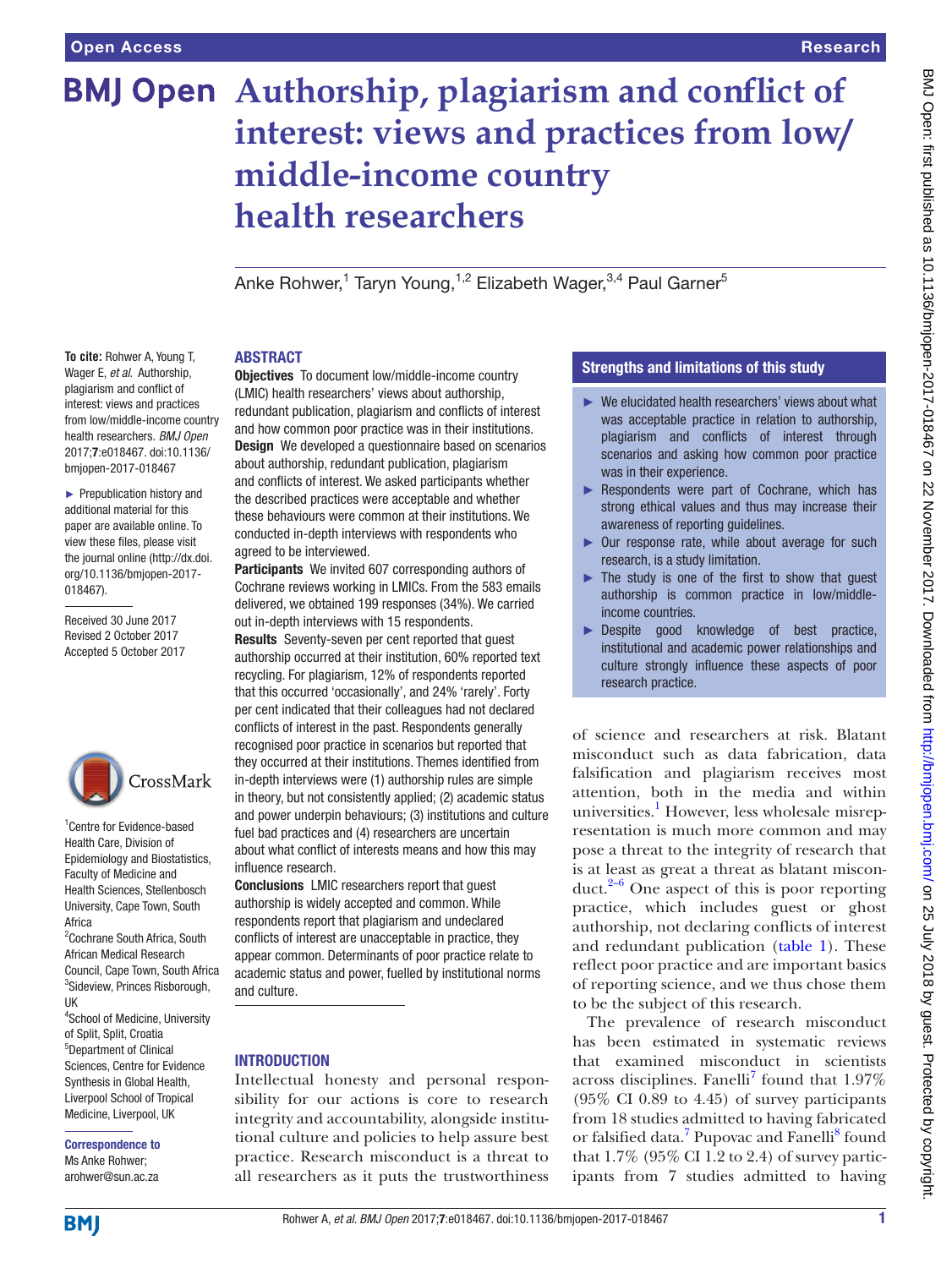| Ì                                  |
|------------------------------------|
|                                    |
|                                    |
|                                    |
| helionico - היה פס וכוונו          |
|                                    |
| $\vdots$                           |
|                                    |
|                                    |
|                                    |
|                                    |
|                                    |
| ;<br>;<br>;<br>;<br>;              |
| ¢                                  |
|                                    |
| ì                                  |
|                                    |
|                                    |
| シュン・コン                             |
|                                    |
|                                    |
|                                    |
| Ì.                                 |
|                                    |
|                                    |
|                                    |
|                                    |
|                                    |
|                                    |
|                                    |
| $\frac{2}{3}$                      |
| J                                  |
|                                    |
|                                    |
|                                    |
| けろここ ろころころこ ろこ けりこうりこうろこ りろここ りろここ |
|                                    |
| i                                  |
|                                    |
|                                    |
|                                    |
|                                    |
|                                    |
| ug//                               |
|                                    |
|                                    |
|                                    |
|                                    |
|                                    |
|                                    |
|                                    |
|                                    |
| ì                                  |
|                                    |
|                                    |
| -<br>ו                             |
|                                    |
|                                    |
|                                    |
| Ó                                  |
|                                    |
| J                                  |
| š                                  |
|                                    |
|                                    |
|                                    |
| :                                  |
| į<br>֠                             |
|                                    |
| ١                                  |

<span id="page-1-0"></span>

| <b>Table 1</b> Definitions of poor research reporting practices |                                                                                                                                                                                                                                               |  |  |  |
|-----------------------------------------------------------------|-----------------------------------------------------------------------------------------------------------------------------------------------------------------------------------------------------------------------------------------------|--|--|--|
| <b>Research reporting practice</b>                              | <b>Definition</b>                                                                                                                                                                                                                             |  |  |  |
| Guest authorship                                                | Adding authors who did not contribute substantially to the work                                                                                                                                                                               |  |  |  |
| Ghost authorship                                                | Omitting authors who have contributed substantially to the work                                                                                                                                                                               |  |  |  |
| Plagiarism                                                      | Copying text or part of a text, an idea or an image from someone else, without properly<br>referencing the source and using it as one's own work                                                                                              |  |  |  |
| Redundant publication                                           | Republishing one's own work including copying of an entire manuscript (duplicate<br>publication), publication of parts of the results in separate papers (salami publication) and<br>reusing of text in several publications (text recycling) |  |  |  |
| Non-disclosure of conflicts of<br>interest                      | Not declaring a financial or non-financial (personal, political, academic, religious,<br>institutional) interest that can potentially influence professional judgement and bias<br>conclusions                                                |  |  |  |

committed plagiarism,<sup>8</sup> while 29% (95% CI 24% to 35%) of survey participants from 14 studies in a review by Marušić and colleagues<sup>[9](#page-9-4)</sup> reported knowing of authorship problems.<sup>9</sup> Yet there are few empirical studies on research practices in low/middle-income countries (LMICs). Only one of the systematic reviews mentioned above<sup>[9](#page-9-4)</sup> included studies conducted in LMICs — only 3 of the 14 studies that contributed data to the meta-analysis on authorship problems. Published literature focuses on high-income countries and research misconduct in terms of data falsification, data fabrication and plagiarism. $710$  In LMICs, research outputs are increasing, through local and international collaborations, but national policies on research integrity are lacking<sup>[11](#page-9-5)</sup> and the pressure to perform and live up to global standards is rising.<sup>12</sup>

Developing the science capacity in LMICs is important and is attracting increasing investment from national governments and donors. Assuring strong moral principles and honest practice is an important part of this development. We initiated research to describe health researchers' perceptions of good and poor reporting practices and their perceptions about how common these are. Our objectives were to describe and analyse LMIC health researchers' perceptions about best and actual practice with authorship, redundant publication, plagiarism and conflicts of interest through a survey and to explore influences on what people do in practice through in-depth interviews.

#### **METHODS**

#### Study participants and design

Our target population was corresponding authors of Cochrane systematic reviews working in LMICs (countries defined by the World Bank<sup>[13](#page-9-7)</sup>). We chose this group as they were identifiable, have all contributed to a published systematic review using international standards and represented a sample frame for active medical researchers. Cochrane has strong ethical principles, so it was thought likely this group may have awareness of best practice with authorship, plagiarism, redundant publication and conflicts of interest and thus provide a more sensitive and accurate estimate of practices within their institutions.

For the qualitative part of the study, we recognised that the researcher's values and morals play a part in interpreting phenomena and how knowledge is created.<sup>14 15</sup> The research team have diverse experience and skills, including nursing and clinical epidemiology (AR), infectious diseases (PG), publication ethics (EW) and public health (TY). They are all authors on Cochrane reviews, have editorial and training roles within Cochrane and publication ethics; two team members are based at an LMIC institution, and all members have extensive experience in working in LMIC settings. AR completed formal training in qualitative interview and data analysis methods and has some experience in doing qualitative research.

# Data collection

We developed a questionnaire with questions based on nine scenarios (online [supplementary file 1\)](https://dx.doi.org/10.1136/bmjopen-2017-018467). The nine scenarios covered guest authorship, ghost authorship, plagiarism related to translation of a text and copying of an idea, redundant publication in terms of text recycling and declaration of conflicts of interest. Participants were asked whether they considered the practice portrayed in the scenario as acceptable, whether they, or someone they knew, had ever done this and whether the practice was common in their institution. Three illustrative scenarios and the response options are shown in [table](#page-2-0) 2. The questionnaire was piloted with researchers not eligible for our study. We set up the survey using Google Forms and sent an invitation containing the link to the survey via email. In the email, we stated that participation in the survey was voluntary, that responses were anonymous and that the survey would take 15–20min to complete. We surveyed all LMIC contact authors of active Cochrane reviews (published in the Cochrane Library in May 2015) and sent two reminders after the original invitation. The survey asked participants if they were willing to take part in a follow-up interview and asked them to indicate this through a link separate from the online questionnaire to preserve anonymity. All respondents that provided contact details were contacted via email to set up a time for the interview that was convenient to them.

We developed an interview guide for semistructured interviews (online [supplementary file 2\)](https://dx.doi.org/10.1136/bmjopen-2017-018467) aligned with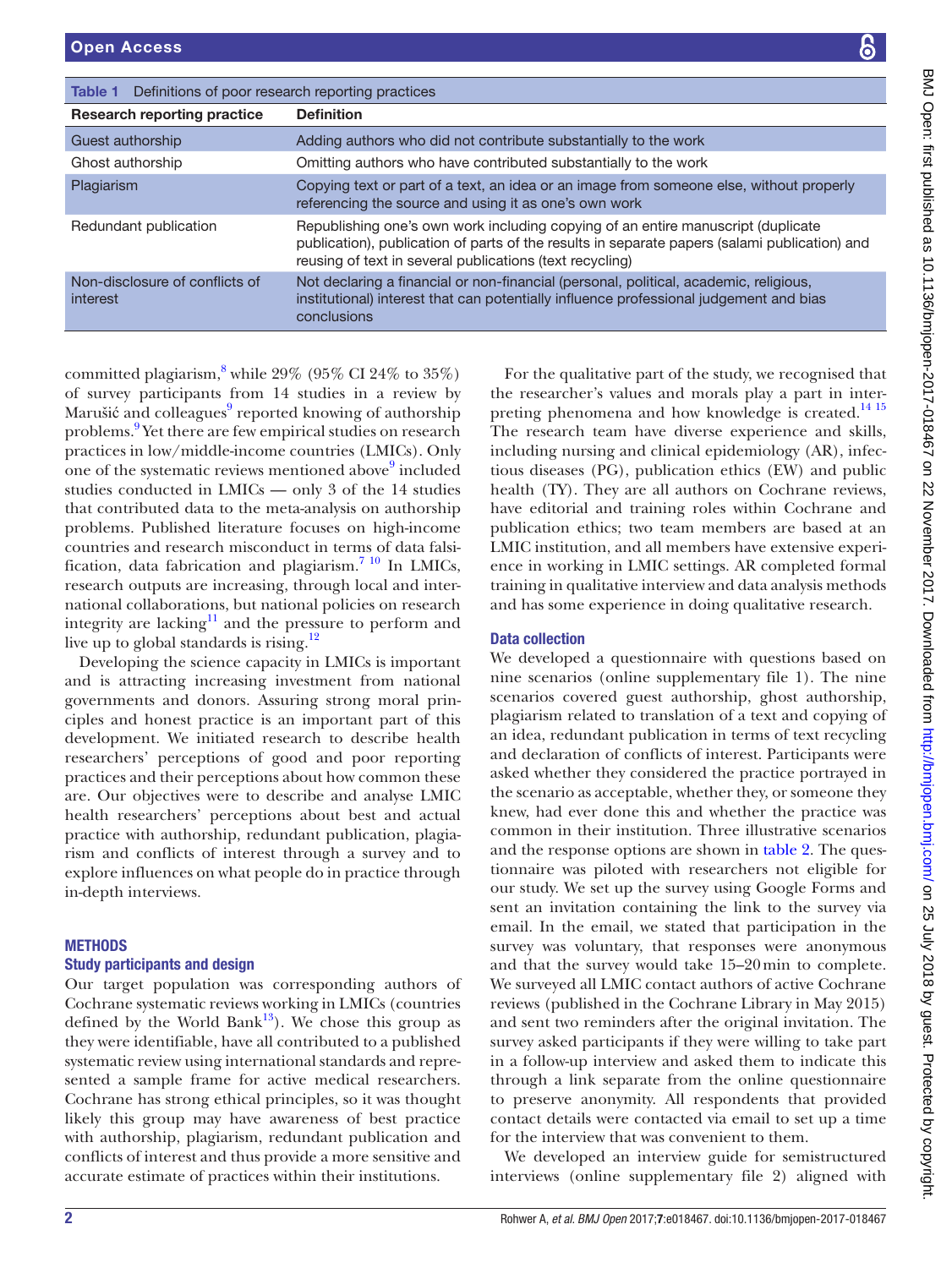<span id="page-2-0"></span>

| Table 2                                                                                                                                                                                        | Examples of survey scenarios and accompanying questions       |                                                                                                                                                                                                                       |
|------------------------------------------------------------------------------------------------------------------------------------------------------------------------------------------------|---------------------------------------------------------------|-----------------------------------------------------------------------------------------------------------------------------------------------------------------------------------------------------------------------|
| A junior researcher, J, adds the head<br>suggestions for direction of J's work<br>of department, D, as the last author<br>on a research paper. D provided<br>that helped her obtain the grant, | My view on this is:                                           | This is not best practice, but it does not really matter, as it doesn't affect<br>This is unacceptable because D has not contributed to this paper<br>This is acceptable because D should be an author<br>the science |
| although he hasn't contributed to the<br>actual research or the publication.                                                                                                                   | Have you ever done something like this?                       | No, and I am not aware of anybody else doing it<br>No, but I am aware of other people doing it<br>Yes                                                                                                                 |
|                                                                                                                                                                                                | In my current department or unit, this pattern of authorship: |                                                                                                                                                                                                                       |
|                                                                                                                                                                                                | Is usual practice and happens most of the time                | Happens rarely<br>Happens occasionally                                                                                                                                                                                |
|                                                                                                                                                                                                | Never happens                                                 | Other: (please specify)                                                                                                                                                                                               |
|                                                                                                                                                                                                | Comments or clarifications:                                   |                                                                                                                                                                                                                       |
| A PhD student 'copies and pastes'<br>nearly all of the introduction from                                                                                                                       | My view on this is:                                           | This is not allowed by journals, but it does not really matter, as it doesn't<br>This is acceptable because it is her own work                                                                                        |
| published into her next manuscript,<br>a paper that she has previously                                                                                                                         |                                                               | affect the science                                                                                                                                                                                                    |
| since she is doing a series of                                                                                                                                                                 |                                                               | This is unacceptable behaviour                                                                                                                                                                                        |
| experiments on the same topic.                                                                                                                                                                 | Have you ever done something like this?                       | Yes                                                                                                                                                                                                                   |
|                                                                                                                                                                                                |                                                               | No, and I am not aware of anybody else doing it                                                                                                                                                                       |
|                                                                                                                                                                                                |                                                               | No, but I am aware of other people doing it                                                                                                                                                                           |
|                                                                                                                                                                                                | In my current department or unit, such text recycling         |                                                                                                                                                                                                                       |
|                                                                                                                                                                                                | Is usual practice and happens most of the time                | Happens rarely<br>Happens occasionally                                                                                                                                                                                |
|                                                                                                                                                                                                | Never happens                                                 | Other: (please specify)                                                                                                                                                                                               |
|                                                                                                                                                                                                | Comments or clarifications:                                   |                                                                                                                                                                                                                       |
| A researcher, T, is working on a                                                                                                                                                               | My view on this is:                                           | This is acceptable because T does not have a conflict of interest                                                                                                                                                     |
| the kits for free but did not design or<br>manufacturing the test has supplied<br>diagnostic test study. The company                                                                           |                                                               | This is not best practice, but it does not really matter, as it doesn't affect<br>the science                                                                                                                         |
| fund the research. T was paid for a                                                                                                                                                            |                                                               | This is unacceptable because T should disclose his consultancy                                                                                                                                                        |
| consultancy for the same company                                                                                                                                                               | Have you ever done something like this?                       | Yes                                                                                                                                                                                                                   |
| 2 years ago. In the publication of the<br>study, he declares that he has no<br>conflicts of interest.                                                                                          |                                                               | No, and I am not aware of anybody else doing it<br>No, but I am aware of other people doing it                                                                                                                        |
|                                                                                                                                                                                                | In my current department or unit, this behaviour:             |                                                                                                                                                                                                                       |
|                                                                                                                                                                                                | Is usual practice and happens most of the time                | Happens rarely<br>Happens occasionally                                                                                                                                                                                |
|                                                                                                                                                                                                | Never happens                                                 | Other: (please specify)                                                                                                                                                                                               |
|                                                                                                                                                                                                | Comments or clarifications:                                   |                                                                                                                                                                                                                       |
|                                                                                                                                                                                                |                                                               |                                                                                                                                                                                                                       |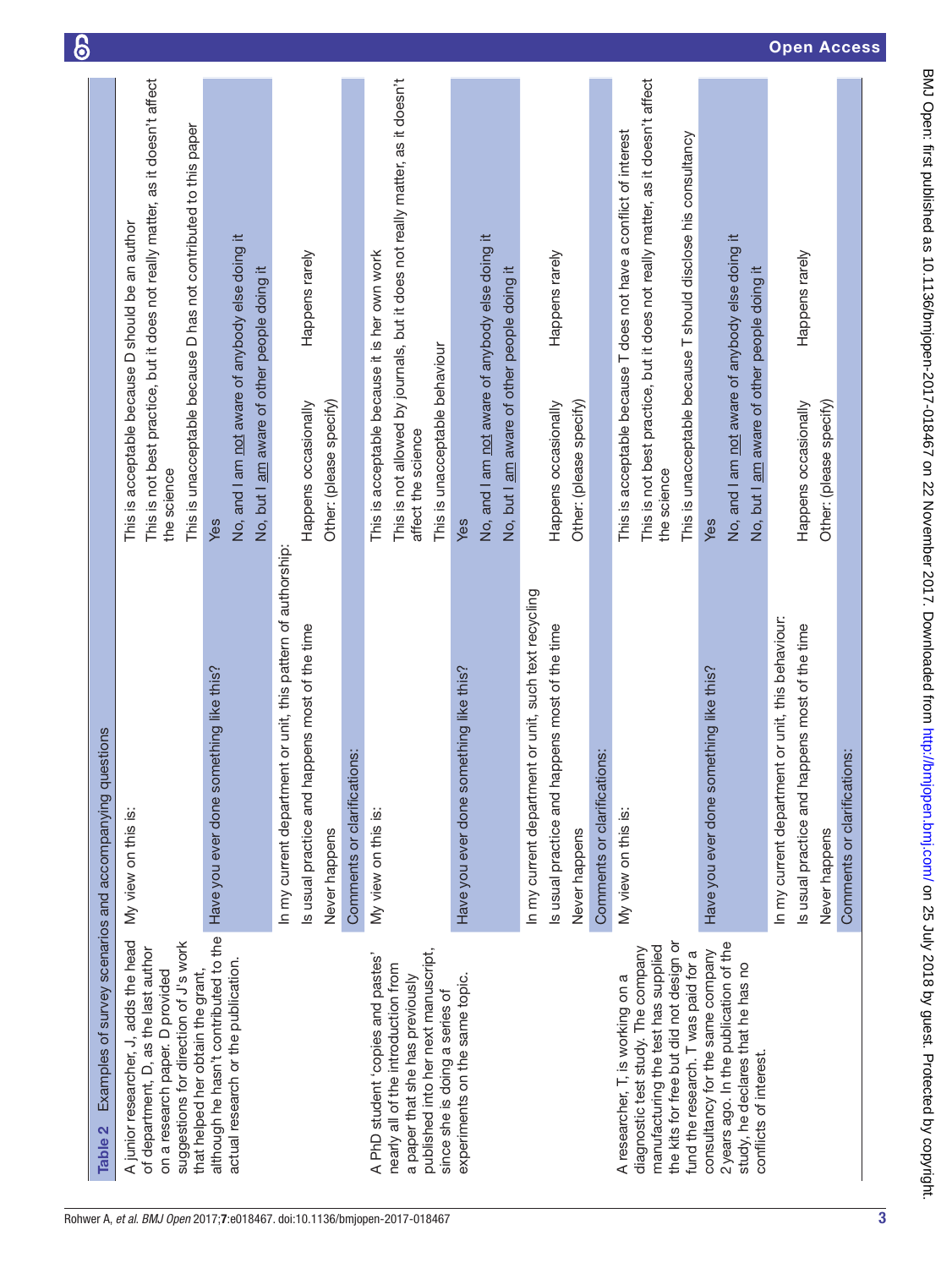our objectives and informed by the survey results. AR conducted all the interviews between October and December 2015. Interviews lasted 45–60min and were conducted in person or by Skype or telephone. All interviews were recorded with a digital voice recorder and notes were taken during the interviews to provide a comprehensive data set.

# Data analysis

We dichotomised survey data by combining categories of potential answers and analysed it with SPSS V.24, using descriptive statistics for each scenario. We stratified results by region and compared results between regions using the chi-squared test.

We analysed interviews using the framework approach, which fits into the broader family of thematic analysis<sup>16</sup> using transcriptions of the audio recordings. Three researchers (AR, TY and EW) independently coded one of the transcripts using an inductive method of coding. We compared and discussed our individual codes and developed a set of preliminary codes that could be applied to the other transcripts. We did not consider the set of codes to be exhaustive and continually added new codes until all transcripts were coded. One researcher (AR) coded all the subsequent transcripts using Atlas.ti software, V.7.5.<sup>17</sup> We categorised the codes (see online [supplementary file](https://dx.doi.org/10.1136/bmjopen-2017-018467) [3\)](https://dx.doi.org/10.1136/bmjopen-2017-018467) and extracted illustrative quotations. Emerging themes were identified through discussions with the whole research team in an iterative process.

# **Ethics**

The Cochrane Steering Group approved the participation of authors. Participation in the survey was voluntary, and submitting a response was taken as informed consent. Anonymity was ensured, as participants were not required to provide their names or the names of their institutions. Respondents who indicated willingness to be interviewed signed an electronic consent form before the interview. The interview transcripts contained no names to ensure anonymity of interview responses.

# **RESULTS**

We sent 607 invitations to corresponding authors of Cochrane systematic reviews. Twenty-four were not delivered; for the remainder, the response rate was 34% (199/583), with one incomplete response that was omitted from the analysis. Similar numbers of respondents were obtained across Latin America, Sub-Saharan Africa, South and Southeast Asia and East Asia, with one-tenth from North Africa, the Middle East and Eastern Europe ([table](#page-2-0) 3). We contacted all 28 respondents who provided their contact details, and 15 of these were available to be interviewed within the study period. The interview group comprised junior researchers (PhD students or those who had recently obtained their PhD; seven respondents) and senior researchers (professors who had supervised PhD students; eight respondents).

<span id="page-3-0"></span>

| Table 3<br>Characteristics of survey respondents (n=199) |                  |  |  |  |  |
|----------------------------------------------------------|------------------|--|--|--|--|
| <b>Characteristic</b>                                    |                  |  |  |  |  |
| Age, median (IQR*)                                       | 44 (38–52)       |  |  |  |  |
| Years at current workplace, median<br>(IQR)              | 10 (4.75 - 19.5) |  |  |  |  |
| % Time spent on research, median<br>(IQR)                | 40 (20-60)       |  |  |  |  |
| Year of first publication, median (IQR)                  | 2003 (1997-2008) |  |  |  |  |
| No of peer-reviewed articles, median<br>(IQR)            | $20(7-41)$       |  |  |  |  |
| No of Cochrane reviews, median (IQR)                     | $3(1-5)$         |  |  |  |  |
| Gender, n (%)                                            |                  |  |  |  |  |
| Female                                                   | 95 (48)          |  |  |  |  |
| Male                                                     | 104 (52)         |  |  |  |  |
| Highest qualification, n (%)                             |                  |  |  |  |  |
| Bachelor's degree                                        | 14(7)            |  |  |  |  |
| Master's degree                                          | 82 (41)          |  |  |  |  |
| PhD                                                      | 103 (52)         |  |  |  |  |
| Place of work†, n (%)                                    |                  |  |  |  |  |
| <b>University</b>                                        | 141 (66)         |  |  |  |  |
| Other research institution                               | 40 (19)          |  |  |  |  |
| Hospital                                                 | 24 (11)          |  |  |  |  |
| Other                                                    | 10(5)            |  |  |  |  |
| Regions, n (%)                                           |                  |  |  |  |  |
| Latin America                                            | 52 (26)          |  |  |  |  |
| Sub-Saharan Africa                                       | 48 (24)          |  |  |  |  |
| South and Southeast Asia                                 | 44 (22)          |  |  |  |  |
| East Asia                                                | 37 (19)          |  |  |  |  |
| Other                                                    | 18(9)            |  |  |  |  |
|                                                          |                  |  |  |  |  |

\*IQR, Interquartile range.

†Multiple responses–total responses n=215.

# Survey responses

The responses are summarised in [table](#page-3-0) 4. Online [supple](https://dx.doi.org/10.1136/bmjopen-2017-018467)[mentary file 4](https://dx.doi.org/10.1136/bmjopen-2017-018467) has a more detailed analysis.

For the scenario of guest authorship given to the head of department, one-third of the 198 respondents thought this was acceptable or did not matter (35%). For behaviour, 24% said they had done this, while 57% had not done this but were aware of others doing it; and 77% indicated that this happened at their institution.

Adding an expert in the field who had not contributed sufficiently was similarly regarded as acceptable by one-third, 21% had done this and 71% said it happened in their institution.

Omitting an author who has contributed substantially to the research was recognised as unacceptable (99%), yet 41% reported that it happened, but mainly 'occasionally' (14%) or 'rarely' (26%), while only 2% indicated that they had done this, 42% had not done it themselves but knew of other people doing it. Responses related to acknowledging rather than giving authorship to the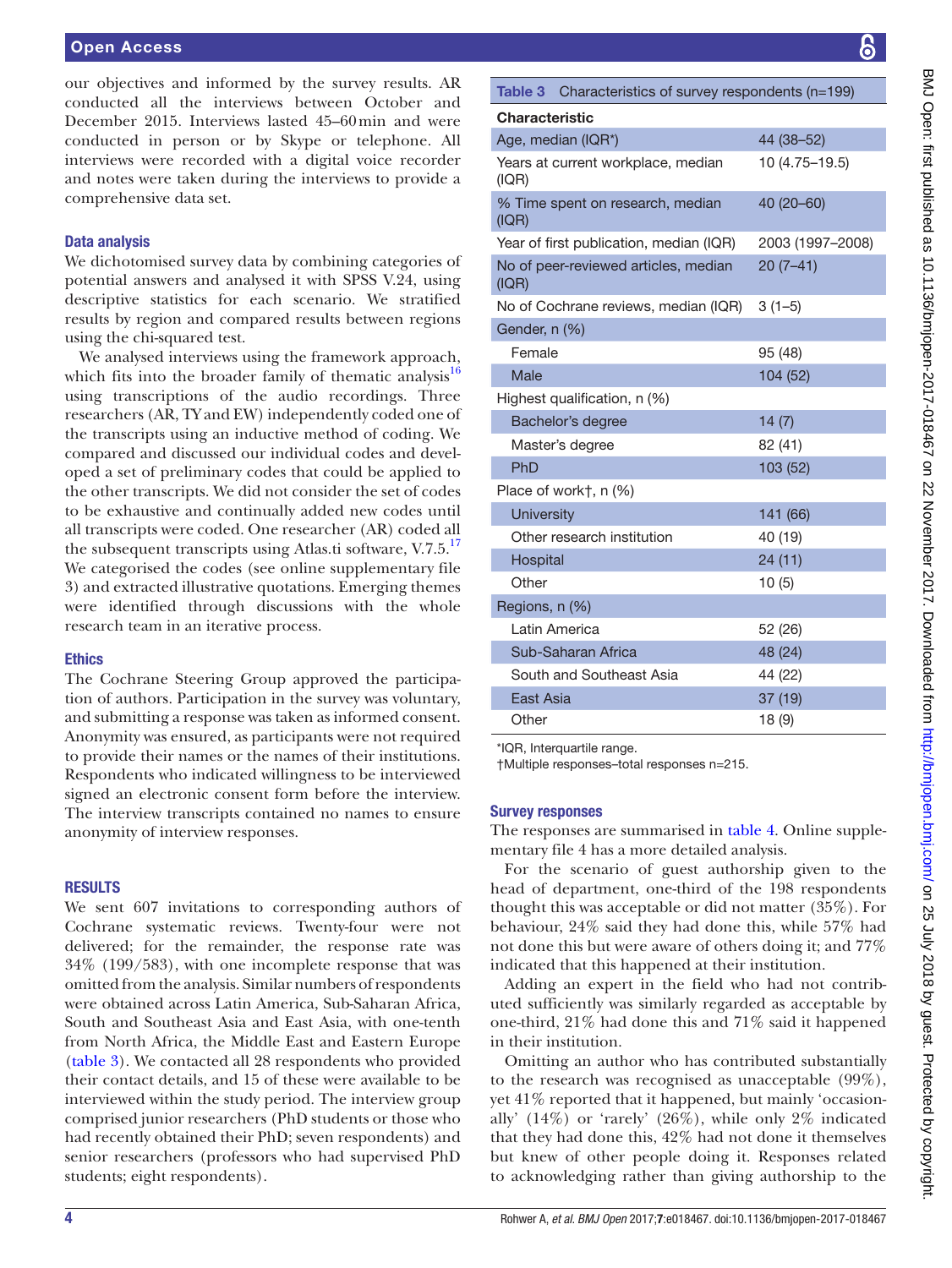| reporting practies                                                                                 |                                                            |                                                  |                                                        |  |
|----------------------------------------------------------------------------------------------------|------------------------------------------------------------|--------------------------------------------------|--------------------------------------------------------|--|
| Health research reporting practice<br>Total n=198                                                  | Perception: acceptable or<br>does not really matter, n (%) | Behaviour: have done<br>this themselves, $n$ (%) | Occurrence at institution:<br>this happens, $n$ $(\%)$ |  |
| Authorship                                                                                         |                                                            |                                                  |                                                        |  |
| Adding the head of department who<br>has not contributed sufficiently to the<br>research*          | 69 (35)                                                    | 48 (24)                                          | 153 (77)                                               |  |
| Adding an expert in the field who has<br>not contributed sufficiently to the<br>research           | 64 (32)                                                    | 42 (21)                                          | 140 (71)                                               |  |
| Acknowledging a biostatistician for<br>assistance with data analysis                               | 132 (67)                                                   | 103 (52)                                         | 166 (84)                                               |  |
| Omitting an author who has<br>contributed substantially to the<br>research                         | 3(2)                                                       | 4(2)                                             | 81(41)                                                 |  |
| Redundant publication                                                                              |                                                            |                                                  |                                                        |  |
| Text recycling (using one's own<br>work from a previous publication in<br>another)                 | 57 (29)                                                    | 22(11)                                           | 118 (60)                                               |  |
| Plagiarism                                                                                         |                                                            |                                                  |                                                        |  |
| Translating a text without<br>acknowledging the original source                                    | 9(5)                                                       | 4(2)                                             | 74 (37)                                                |  |
| Copying an idea without<br>acknowledgement of the original<br>source                               | 20(10)                                                     | 5(3)                                             | 85 (43)                                                |  |
| Conflicts of interest                                                                              |                                                            |                                                  |                                                        |  |
| Not declaring previous financial<br>reimbursement from a company<br>involved in a research project | 25(13)                                                     | 5(3)                                             | 80 (40)                                                |  |
| Not declaring your spouse's link to<br>a company involved in a research<br>project                 | 47 (24)                                                    | 3(2)                                             | 56 (28)                                                |  |

Table 4 Low/middle-income country researchers' perceptions and awareness of occurrence of heath research

\*The full scenarios can be found in online [supplementary file 1.](https://dx.doi.org/10.1136/bmjopen-2017-018467)

biostatistician for assistance with data analysis were more mixed.

For redundant publication, 29% of respondents thought that text recycling was acceptable or did not matter. Eleven per cent admitted to having done this, while 60% indicated that it occurred in their institution 'occasionally' (25%) or 'rarely' (26%).

For plagiarism, almost all the respondents (96%) thought that it was unacceptable to translate a text from another language without acknowledging the original source. Only 2% indicated that they had done this, but 37% of respondents indicated that they had not done this but knew of someone who had. Respondents thought that this practice occurred at their institution 'occasionally' (12%) or 'rarely' (24%).

Copying an idea without acknowledging the original source was reported as unacceptable by 90% of respondents. Only 3% indicated that they had done this themselves, but 43% indicated that they knew of others who had done this. Respondents said that this occurred at their institution 'occasionally' (12%) or 'rarely' (30%).

Most respondents (87%) thought that failure to disclose a financial reimbursement from a company involved in a research project was unacceptable. Five respondents indicated that they had done this themselves (3%), yet 43% of respondents knew someone who had not declared known conflicts of interests. Forty per cent of respondents said that it happened at their institution 'occasionally' (15%) or 'rarely' (24%).

Most respondents (76%) thought that it was unacceptable for an author not to declare a spouse's link to a company involved in a research project. Three respondents indicated that they had not declared this in the past, but 29% knew someone who had not declared this, while 28% said that this practice occurred at their institution 'occasionally' (7%) or 'rarely' (22%).

We explored if there were obvious differences between regions (online [supplementary file 5\)](https://dx.doi.org/10.1136/bmjopen-2017-018467). We found that two-thirds (67%) of respondents from East Asia thought that adding a head of department who had not contributed significantly to the paper was acceptable or did not matter, whereas most respondents (61%–87%) from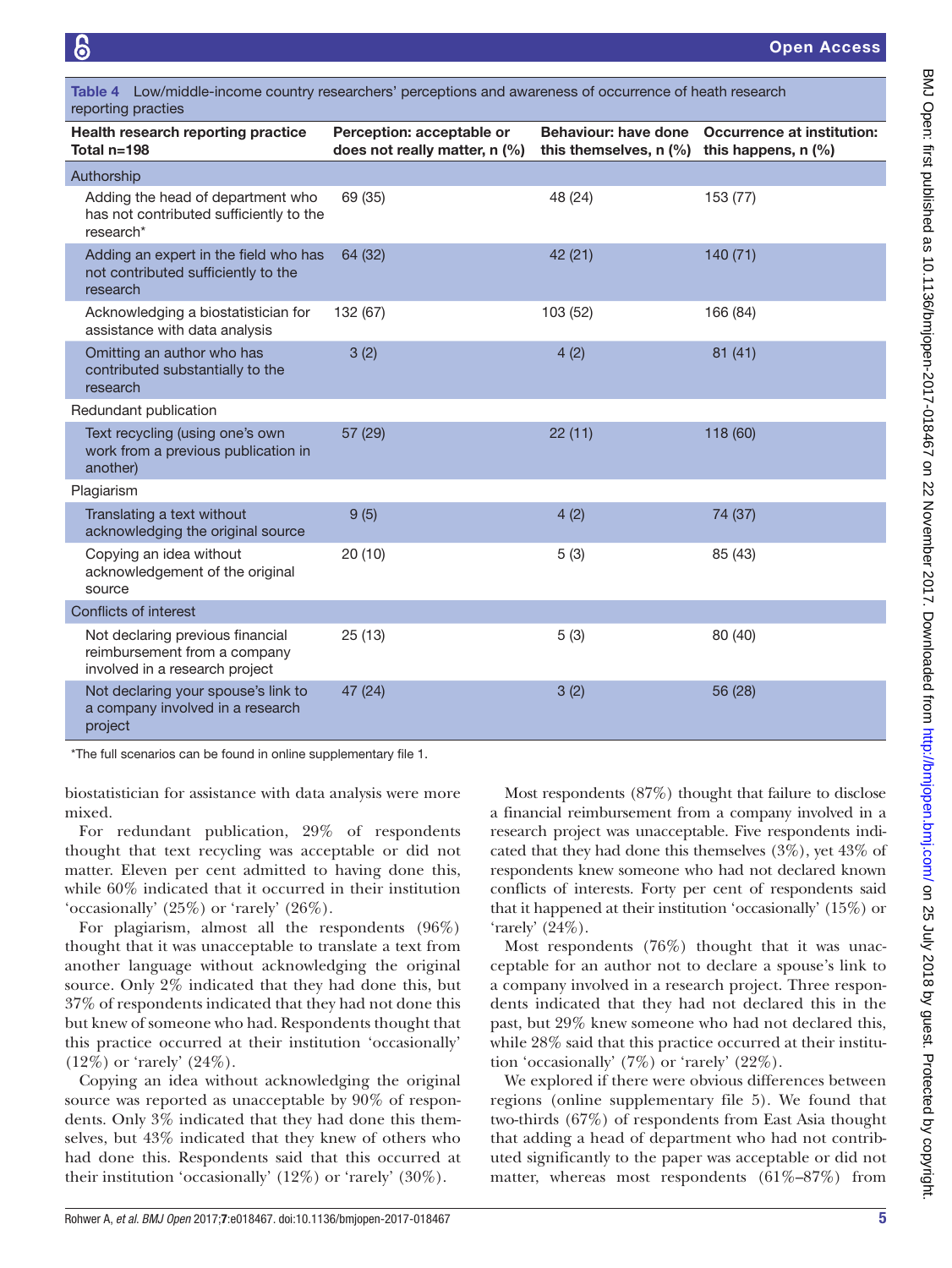other regions thought that this practice was unacceptable. All respondents (100%) from East Asia indicated that this happened at their institution.

#### **Interviews**

Authorship was a uniform concern across all the people interviewed. People reported adding authors who had not contributed substantially to the research, omitting authors who had contributed substantially and conflicts about the order of authors. Interviewees reported they knew about plagiarism by colleagues and in their institution. At risk were students and junior researchers whose first language was not English who published the same material in different languages. Others reported not publishing results that did not show any effect. Some interviewees also said that they knew of researchers who had fabricated data, manipulated data or engaged in data dredging. Almost all commented that misconduct was probably more prevalent than was officially acknowledged.

Our analysis identified four main themes. These are described below, with illustrative quotes in [box](#page-6-0).

#### Theme 1: Authorship rules are simple in theory, but not consistently applied

Interviewees were mostly aware of the International Committee of Medical Journal Editors criteria. Some reported diligent application of the criteria; others were clearly frustrated with their colleagues, as *'it should be simple'* and described it as '*not straightforward*' with *'blurring of lines'* in defining contribution. Most were aware of authorship decisions in their institutions based on factors other than contribution. *'We have a lot of issues on what we call 'add my name'. It's very popular.'*

Adding authors at a late stage who had done little or nothing was common in all regions, for a variety of reasons: a *'favour'* and loyalty towards colleagues, family and friends; as a means of rewarding research assistants; to make a publication look better; out of respect for a senior researcher; and in return for paying open access publication fees. Sometimes authors from different disciplines or non-academics were added. In contrast to this haphazard way of assigning authorship, other researchers felt they were expected to follow *'unwritten rules'*.

#### Theme 2: Academic status and power underpin behaviours

Senior and junior interviewees described the *'power play'* between senior and junior researchers. Junior researchers were described as the *'work horses',* who had to *'abide'* by the *'mandatory rules'* of their bosses to avoid conflict or a '*change in attitude'* towards them. They found it *'very difficult to fight senior professors'* who were described as *'arrogant'* and *'corrupt'.* All those reporting this had personal stories. In many countries, junior researchers were obliged to add the names of heads of department, bosses or supervisors to their publications even when they did not contribute. Others reported that professors or supervisors expected to be first author on a publication that was based on a student's dissertation or junior

researchers' work. Some respondents described cases where professors published students' research without including them as authors and sometimes even without students knowing that their work had been published. Junior researchers were frustrated about these practices, which they viewed as unfair.

It seems that students and junior researchers may have no choice but to tolerate this manipulative behaviour to complete their degrees and advance their careers. Some interviewees who had experienced this spoke vehemently about how upset they were— and recounting their experiences evoked strong emotions: anger, betrayal, frustration and hurt. They also found it difficult to stand up against seniors in these situations. Their place in the hierarchy determined whether their voice was heard or not, and they were often *'brushed off'* by more senior people. Interviewees were concerned that researchers, especially those who are *'not in a position of power',* were unable to raise concerns or make anonymous remarks when they suspected misconduct.

The desire for academic status was reported as a big driver. Publications are the *'bread and butter'* of researchers—more publications lead to promotions and more power. Interviewees felt that researchers often did not care about the research itself, but rather about the number of publications they had authored and the power that comes with publication. Academics are willing to do almost anything to be *'recognised in the scientific community', 'associated with high-impact publications'* and ascend the institutional hierarchy. This behaviour was described as not being *'in the best interest of the research… but certainly in the best interests of the researcher'.*

# Theme 3: Institutions and culture fuel bad practices

A recurrent theme was the *'overemphasis'* on publications, particularly the quantity required for promotion, fuelling and encouraging a variety of forms of misconduct. Respondents were aware of researchers who submitted papers they had *'photo-shopped'* to include their names and affiliations for promotion or *'set up phony journals'* where they published a reworked version of somebody else's paper. Another described clinicians and nurses publishing fabricated data in local journals. Although researchers were aware that this was unethical, they did not really care since papers published in these journals were known to be untrustworthy. Yet such publications counted towards promotion.

Interviewees also highlighted the lack of structures and systems to support and promote research integrity in their institutions such as research integrity offices, clear policies on research misconduct and channels for whistleblowing. Interviewees thought offenders should be punished appropriately, as this might deter poor practices. While most institutions had guidelines on plagiarism, use of text-matching software was directed towards students rather than academics. Institutional guidelines on good research reporting practices were either lacking or interviewees did not know where to find them.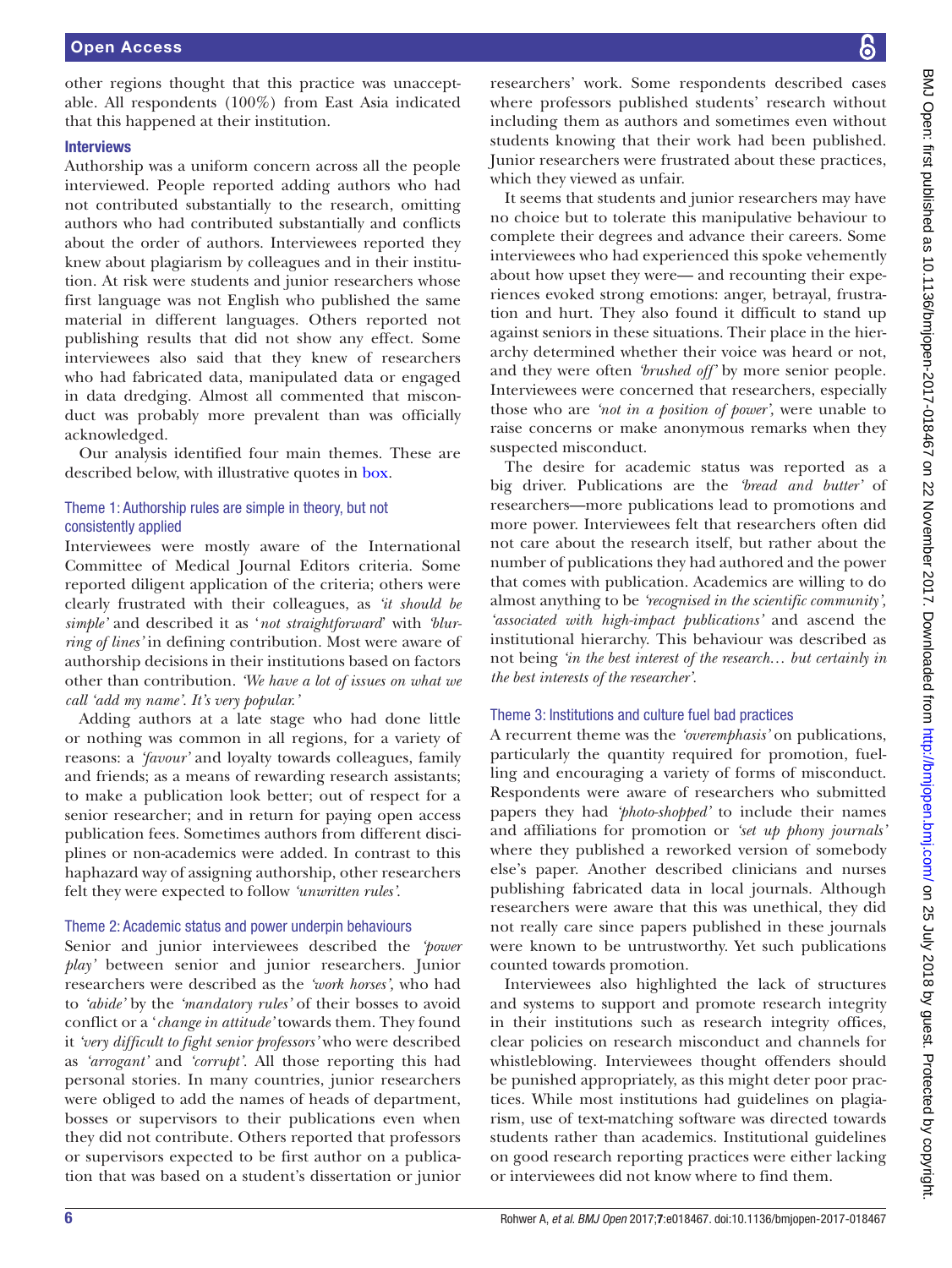#### Box Selected quotations

#### <span id="page-6-0"></span>Theme 1: Authorship rules are simple in theory, but not consistently applied

"I think it is not fair. If you don't work and you want to be an author. It's not fair… I think that the author should be the person involved in the work, the person who thought about the work, elaborated on the work, the person who works with the main author. And the people who really wrote the work… And not the chief of a discipline for example. He is an author just because he is the chief and I think it is unfair." (JNR\_5)

"You know, there is this thing about somebody… that is above you and that you look up to and sometimes they will have told you that they are interested in that paper. So, if you don't put their name there will be friction. It is going to be a serious issue. It happens." (JNR \_6)

"I mean I generally use the medical editors' guidelines, the requirements for authorship, but it is clearly not being followed by most people." (SNR\_5)

"So, he did it [adding an author] out of good intent that he is helping a colleague, and what goes around, comes around. One day, I will be in need for this and he will help me, the idea of sharing and caring." (SNR\_8)

#### Theme 2: Academic status and power underpin behaviours

"They have their names on the publication, otherwise there is no publication. Otherwise they do not give us the degree. They are actually part of the jury." (JNR\_5)

"The senior author, the professor, took over first authorship and he knew the paper was actually accepted in a high impact publication. And it has gotten many citations. But it was not the senior author, the first author who did the work. He just came in on the last minute and said I'm going to be first author." (JNR\_7)

"So, what they care about is not the research, but the publication." (JNR\_4)

"I was frustrated. I felt betrayed. I felt cheated out of my efforts and it was more like a failed expectation." (SNR\_4)

"I think largely it is a power thing. You know, once you got some you want more… and status. I think that is absolutely huge. I don't know that it is personal money, personal financial interest as much as professional and as I say, brining money for one's programme. So, it does not really matter if we fudge some of these results, but we will get more money and can do a bigger, better study next time." (SNR\_5)

#### Theme 3: Institutions and culture fuel bad practices

"Especially before promotions and appraisal. Some people are desperate to have the requisite number of papers so they are willing to have their name on just any paper." (JNR\_3)

"They have to choose a quick way to publish your paper and they also know that nobody will… use their results, especially if they publish it under general journals…" (JNR\_4)

"There is some overemphasis on promotions rather than getting appraised based on what impact say the quality of the research and impact of the research." (SNR\_1)

"I suspect that people stay in their rooms and cook up data and especially the ones that are smart." (SNR\_2)

"We have to repeat this message over and over again, so that maybe at the end of the day, one day we reach the critical mass where we can change that." (SNR\_8)

"I don't think we have got a guideline on that. I suppose I would have to write it if there was one." (SNR\_7)

"Clear leadership from the top in the form of showing a good example is key because that creates a culture in the younger generation of researchers." (JNR\_2)

"I'm very lucky to have been… developed as a young researcher in this specific environment… with my bosses and supervisors because they have… helped me to realise, you know, what is right and wrong so… they are good role models. But everyone is definitely not that lucky to work in the environment that I work in." (JNR\_1)

#### Theme 4: Researchers are uncertain about what conflict of interests means and how this may influence research

"Well, I know, you know in those publications there's only the section for you to declare if there's any conflict of interest but no, they don't, people just say no, no, no so there's no way you can tell if the person does or does not have [conflicts of interest]." (JNR\_6)

"I just report the evidence as it is so not declaring that my husband works for a… company and we have potential conflict of interest, I fail to understand how that can be a conflict of interest if his work did not really affect… the findings of the review…" (JNR\_7)

"We all actually have conflict of interest and in some ways, it starts getting a bit ridiculous because you are trying to think back to, I mean how far do you go? If a rep has given you a pen at a conference, do you then have a conflict of interest if you are dealing with their product? I am not really sure." (SNR\_5)

"I don't know if this is sufficient in the end— you can say "Yes, I am employed by [a drug company]" but and then what? And then? I don't know if this is sufficient? Because in the end you are saying yes, I am defending the ideas of my employer and in the end you read the article and ask yourself, who is this that is speaking?" (SNR\_6)

In addition to flawed systems, an emerging theme was the culture within institutions. Interviewees noted the lack of research integrity champions within institutions. Interviewees, especially senior researchers, reported playing an important role in promoting research integrity in their

institutions. However, they often felt like *'lone voice(s) in the wilderness'* and lacked *'the critical mass'* to change poor practices. Awareness about research integrity among other researchers was perceived as low. Leadership was reported as an essential factor in fostering a culture of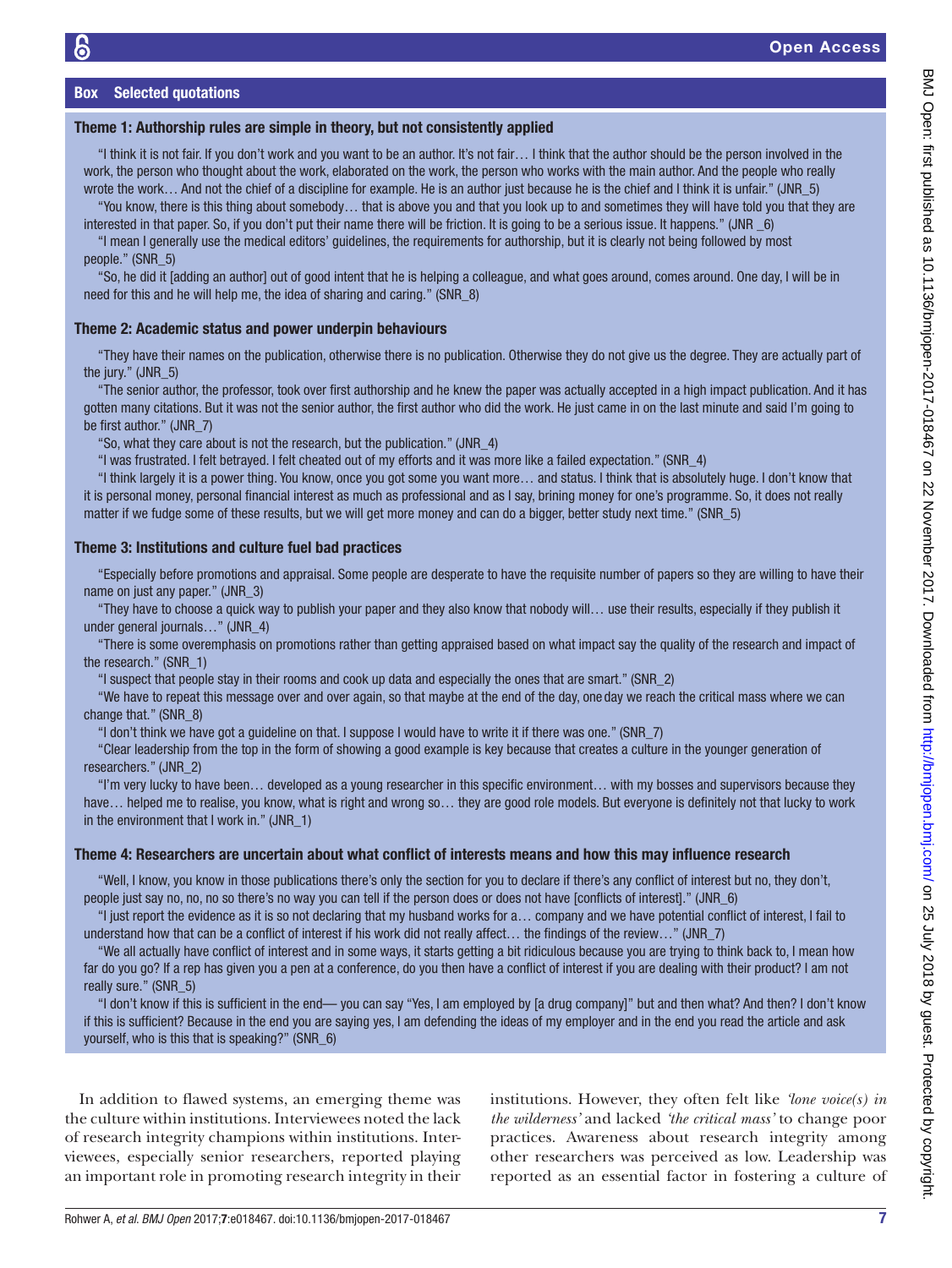research integrity. The lack of positive role models and mentors at institutions was raised as a concern, and respondents noted that having a good mentor was essential to learn *'what is right and wrong'*.

#### Theme 4: Researchers are uncertain about what conflict of interests means and how this may influence research

Respondents expressed various views on managing and disclosing conflicts of interest. Some believed that they would not be influenced—neither by commercial companies nor by personal relationships and would just report the evidence *'as is'.* Some believed that researchers should not refuse to work with commercial companies per se, as their expertise could help in the advancement of science. Key to both points of view was being transparent and declaring funding sources and links to commercial companies. A contrasting view was that links to commercial companies would always influence researchers on some level, even if this influence was very subtle. Some interviewees supported the idea that it was better to decline participation in a research project when there was a financial or academic conflict of interest.

Uncertainty around academic conflicts of interest was frequently raised. Examples of dilemmas included examining a thesis describing research that was similar to their own, including clinical experts who had received funding from pharmaceutical companies in systematic reviews and peer-reviewing papers of colleagues without being biased.

Interviewees also questioned the validity and adequacy of declaring conflicts of interest. Some thought that declaring conflicts of interest did not mean that the research was *'free of any kind of internal, external manipulation'*, while others believed that researchers generally declared that they did not have conflicts of interest, even if they did. Interviewees were also confused about declaring personal relationships with friends, family and spouses in a scientific paper. Most interviewees thought that there was inadequate guidance on what to declare and when to declare it.

# **DISCUSSION**

Our study was unusual, if not unique, in documenting the attitudes and experiences of health researchers from LMICs using a survey followed by in-depth interviews. Their responses highlight several areas of concern relating to poor and unacceptable research reporting practices.

We used a number of documented strategies to maximise our response rate, as a low response rate is a well-documented disadvantage and challenge of online surveys.<sup>1819</sup> We sent the survey to participants in individual and personalised emails, emphasising the value of participants' knowledge and understanding of health research reporting practices, ensuring anonymity of responses and inviting them to engage in further discussions. We also sent two reminders.<sup>[18–20](#page-9-11)</sup> Despite our efforts, we only obtained a response rate of 34% for the survey. We were unable

to contact non-respondents to obtain demographic information and reasons for not responding as anonymity of participants did not allow us to distinguish between respondents and non-respondents. We thus cannot rule out the possibility that non-respondents had different views from respondents[.18 21](#page-9-11) Only 28 survey respondents (14%) indicated that they were willing to participate in follow-up interviews, and 15 of those accepted the email invitation.

Authors of Cochrane reviews from LMICs perceived certain reporting practices as unacceptable but noted that these happened in their institutions. We found that guest authorship was widespread, plagiarism is a problem and there is a lack of awareness about conflicts of interest. There are several caveats that need to be considered when interpreting the results of surveys on research misconduct. It is almost impossible to eliminate social desirability bias, which refers to the tendency of survey participants to answer questions about their own values and behaviours in a way that is socially acceptable.<sup>[22 23](#page-9-12)</sup> Although having an anonymous, self-administered, online survey aims to reduce this bias, rates of self-reported misconduct might be underestimated[.24](#page-9-13) In addition, rates of reported misconduct in others might be overestimated, as participants from the same institution might refer to the same acts of misconduct. On the other hand, rates of misconduct in others might also be underestimated, as researchers might want to protect their colleagues and the reputa-tion of their institution.<sup>[7](#page-9-2)</sup> In addition, the survey wording might have affected participants' understanding and interpretation of the practices described. However, we aimed to standardise understanding of practices by using scenarios that portrayed certain irresponsible practices. We chose scenarios that included nuanced decisions but still had fairly clear correct answers and designed them to elicit responses that dichotomise these as right or wrong. However, we could not measure 'overall' knowledge and behaviour in relation to all aspects of authorship practices, plagiarism, redundant publication and conflicts of interest, so the findings should be interpreted within the specific focus and examples of research reporting we examined.

The in-depth interviews suggested that the institutions, their hierarchy and culture tended to encourage poor practice. Although our sample was small and self-selected, participants were very aware of what was happening at their institution and generally addressed the same problems. However, generalisability of our results is limited and results have to be interpreted with caution. We identified Cochrane authors as a group of researchers based in academic institutions in LMICs, who had contact with an international collaboration that promotes good scientific and reporting practice. While this restricted the size of the sample, it provided an identified sampling frame and respondents with some awareness of the aspects of research integrity that we were investigating. $25$  Survey and interview participants were from various LMICs and included junior as well as senior researchers. We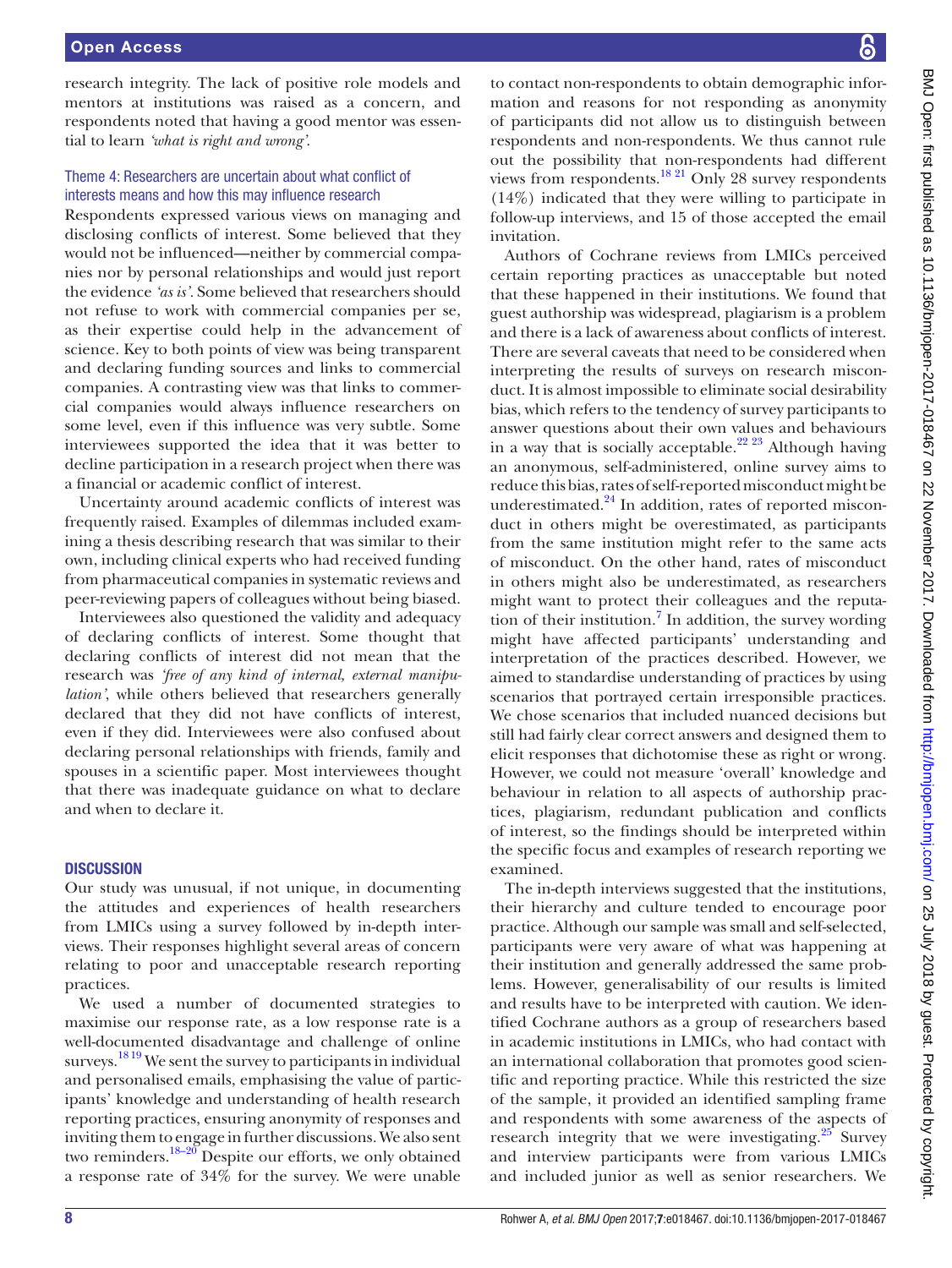considered the possible biases such a sample might entail, since Cochrane has strong ethical principles, and the critical appraisal of research papers for systematic reviews is likely to make Cochrane authors aware of authorship issues, redundant publication, plagiarism and conflicts of interest. This awareness means that their responses are probably reasonably accurate. For those interviewed, it may be that they have volunteered because of frustration with the system they are working in or because they were upset about injustice that they had experienced themselves, but the analysis seemed to ring true and was remarkably consistent between those interviewed. However, we accept that using this sampling frame may have limited the representativeness of our respondents and that Cochrane authors may have greater understanding of publication ethics than other researchers.

Of all the irresponsible practices explored, perceptions and occurrence of guest authorship stood out. In light of the availability of international guidelines<sup>26</sup> and journal requirements on contributions of authors, this result is striking, although not unexpected when considering results of other studies. A meta-analysis on the misuse of authorship<sup>[9](#page-9-4)</sup> found a self-reported prevalence of  $55\%$ (95% CI 45% to 64%) among health researchers from countries outside of the USA and UK, including South Africa, India and Bangladesh. A survey conducted among medical professionals in India $2^7$  found a high prevalence of guest authorship (65%; 101/155), while in a study conducted in Nigeria, 36% (47/133) of participating health professionals indicated that they had encountered disagreements about authorship[.28](#page-9-17) In our survey, 77% of respondents indicated that guest authorship occurred at their institutions.

For plagiarism, few of our respondents admitted to having translated a text or copied an idea without acknowledgement of the original source. However, they were aware of this happening in their institutions. Other studies from LMICs report much higher levels of self-reported plagiarism; 5% (n=132) among Nige-rian dental researchers,<sup>[29](#page-9-18)</sup> 9% (n=130) among Nigerian health researchers<sup>[28](#page-9-17)</sup> and 73% (n=82) among medical faculty members in Pakistan. $30$  Our findings are similar to self-reported rates of plagiarism in high-income countries as found in a systematic review<sup>[8](#page-9-3)</sup> that reported a pooled estimate of 1.7% (95% CI 1.2 to 2.4) of survey participants admitting to any type of plagiarism. The pooled estimate for observed plagiarism in colleagues was 29.6% (95% CI 17.4 to 45.5), which is lower than our estimates of 37% and 43%. However, our scenarios referred only to translation of text and copying of an idea and not to simply copying of text, which is generally a more common understanding of plagiarism.

Our findings show that the desire for power and academic status and institutional systems and academic culture greatly influence research integrity. These findings are in line with other international publications $31-33$ and suggest that factors driving research misconduct are similar across low-income, middle-income and

high-income countries. Of concern is the lack of mentors and role models for junior researchers. Indeed, mentoring has been shown to positively influence research career development, productivity and success and plays an important role in preventing misconduct. $32\frac{34}{1}$  Junior researchers appear to know what good practices are but are discouraged from following these by seniors.

The impact of financial conflicts of interest on study results and reported conclusions is well recognised.<sup>35</sup> 36 More recently, the importance of considering non-financial conflicts of interest has been highlighted.<sup>37–39</sup> We found that non-financial conflicts of interest were poorly understood and that participants were reluctant to report them. A recent study found that authors of systematic reviews reported non-financial conflicts of interests less frequently than financial conflicts of interests.[40](#page-9-24) Our study participants felt that there was inadequate guidance on declaring financial and non-financial conflicts of interest and that a universal framework would be helpful. This need for standardised methods of reporting conflicts of interest has been recognised, $3840-42$  and some approaches proposed.[38 40 41](#page-9-25) However, a universal system has not been realised and the onus is on journals and institutions to provide clear policies and guidelines on the transparent reporting of conflicts of interests.

There are few published studies on irresponsible research practices among health researchers from  $LMICs.<sup>10</sup>$  To our knowledge, this is the first survey followed up with in-depth interviews that includes participants from several LMICs. The use of an online survey and in-depth interviews allowed us to gather rich data that supplemented our quantitative findings. This work highlights researcher concerns about several aspects of poor reporting practice in LMICs and the belief that such practices are common in some institutions. In particular, the researchers highlighted guest authorship as something that troubled them. Limited institutional processes and systems, lack of role models and emphasising promotions and publications are important factors thought to influence research integrity in LMICs.

Future research in LMICs should explore ways to promote research integrity at various levels within institutions.

Acknowledgements We thank Mrs Tonya Esterhuizen, Centre for Evidence-based Health Care, Faculty of Medicine and Health Sciences, Stellenbosch University, for assisting with data analysis.

Contributors All authors contributed to the design of the study. AR collected and analysed data, with input from EW, TY and PG. AR drafted the manuscript. PG, TY and EW critically engaged with the manuscript and provided input. All authors have approved the final manuscript.

Funding All authors are supported by the Effective Health Care Research Consortium. This Consortium is funded by UK aid from the UK Government for the benefit of developing countries (grant: 5242).

Disclaimer The views expressed in this publication do not necessarily reflect UK government policy.

Competing interests All authors have completed the International Committee of Medical Journal Editors uniform disclosure form at www.icmje.org/coi\_ disclosure.pdf and declare: financial support from the Effective Health Care